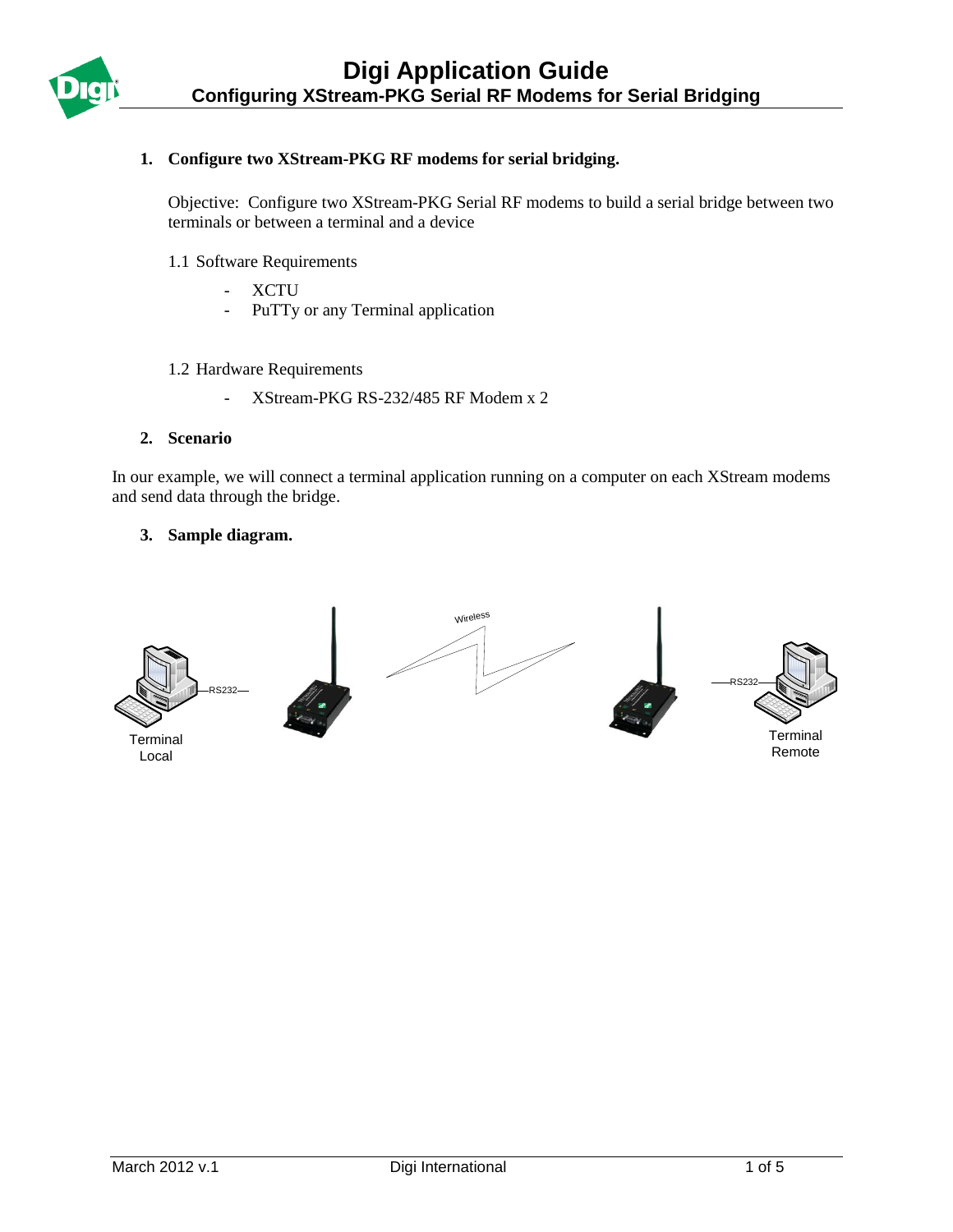# **4. Step by step instructions**

## **4.1 Configuring the Local XStream modem**

- a) Proceed to a factory reset of the modem to restore default parameters:
	- a. Power ON the modem
	- b. Set switches  $1 \& 2$  to their ON state (up)
	- c. Power OFF the modem for at least one second, then on again.
- b) Verify that the DIP switches settings are the following: 1 ON all OFF.



- c) Connect the XStream modem to the Local Terminal computer using a RS232 Straight Thru cable
- d) Open the XCTU application and select the COM port of your computer
- e) In our example we use the 19200 version of the XStream mode, so set the baud rate accordingly and click the "Test Query" button, a new window should appear :

| 雙 x-cTU                                                                                                                                                                                                                                                                                                  | ⊠<br>$\Box$<br>$\equiv$                                                                                                                                          |
|----------------------------------------------------------------------------------------------------------------------------------------------------------------------------------------------------------------------------------------------------------------------------------------------------------|------------------------------------------------------------------------------------------------------------------------------------------------------------------|
| About<br>PC Settings   Range Test   Terminal   Modem Configuration  <br>Com Port Setup                                                                                                                                                                                                                   |                                                                                                                                                                  |
| Com test / Query Modem                                                                                                                                                                                                                                                                                   | 19200<br>Baud                                                                                                                                                    |
| Communication with modemOK<br>Modem type = X24-019<br>Modem firmware version = 42B5<br>Serial Number = CC3167E3                                                                                                                                                                                          | NONE<br>Flow Control<br>▼<br>$\overline{\phantom{a}}$<br>8<br>Data Bits<br>$\overline{\phantom{0}}$<br>NONE<br>Parity<br>$\blacktriangledown$<br>11<br>Stop Bits |
| OK<br>Retry                                                                                                                                                                                                                                                                                              | Test / Query                                                                                                                                                     |
| Host Setup   User Com Ports   Network Interface<br>API<br>Reponse Timeout<br>Enable API<br>Timeout<br>$\Box$ Use escape characters (ATAP = 2)<br>-AT command Setup<br><b>ASCII</b><br>Hex<br>2B<br>٠<br>Command Character (CC)<br>1000<br>Guard Time Before (BT)<br>Modem Flash Update<br>No baud change | 1000                                                                                                                                                             |

f) Communication with the modem is OK, click on the "**Modem Configuration**" tab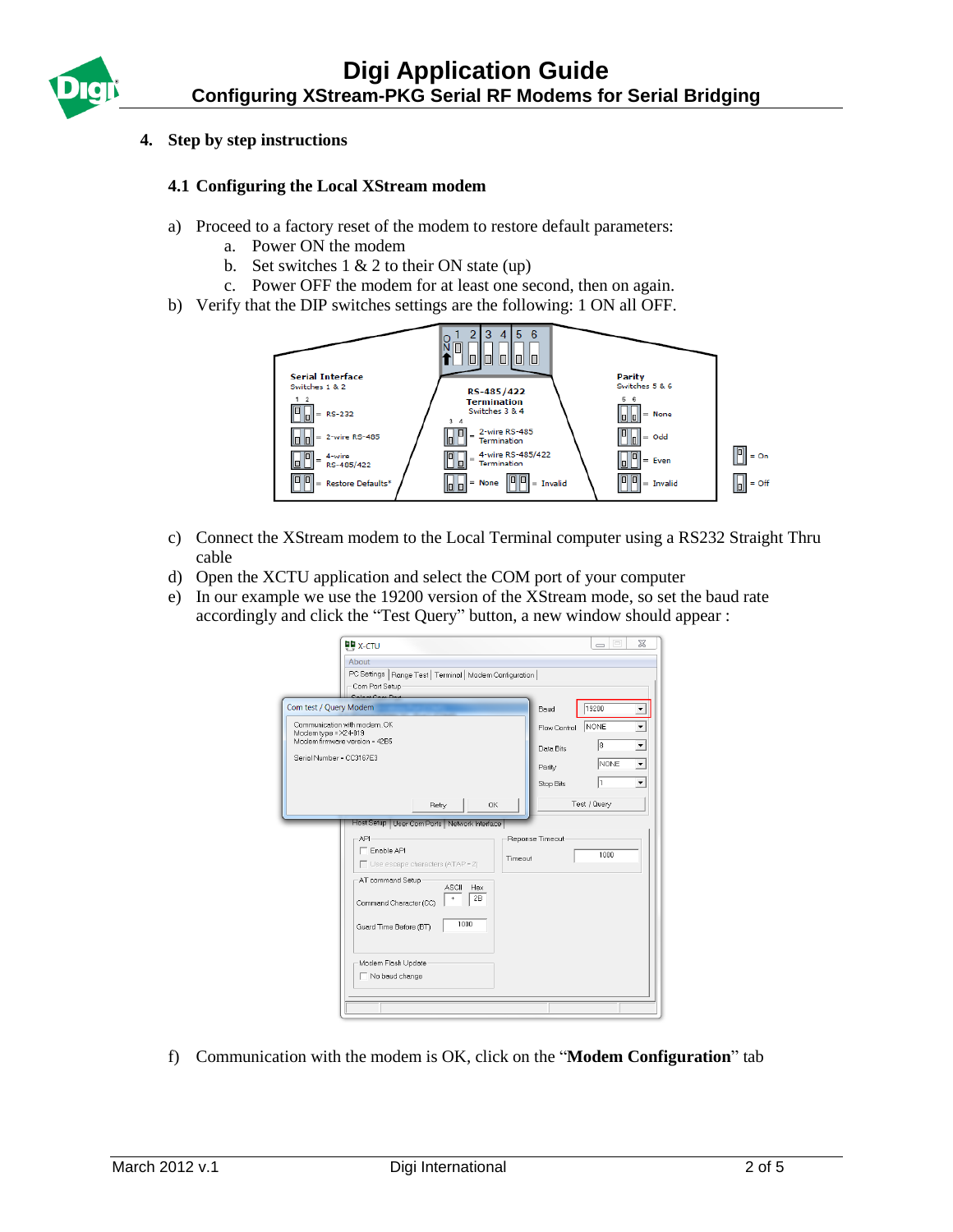

- g) Scroll down to **Networking** Set the **HP** (Hoping Channel) value to "**1**" and **DT** (Destination Address) to "**10**"
	- The Hoping Channel value is the channel on which the radio modem will communicate. These channels are not non-interfering. Both modems must be communicating on the same channel
	- The Destination Address is the address that identifies the destination of the RF packet. Only radio modems having matching addresses can communicate with each others.
- h) In the **Modem Parameter and Firmware** click the "**Write**" button

## **4.2 Configuring the Remote XStream modem**

- a) Proceed to a factory reset of the modem to restore default parameters:
	- a. Power ON the modem
	- b. Set switches  $1 \& 2$  to their ON state (up)
	- c. Power OFF the modem for at least one second, then on again
- b) Verify that the DIP switches settings are the following : 1 ON all OFF



- c) Connect the XStream modem to the Local Terminal computer using a RS232 Straight Thru cable
- d) Open the XCTU application and select the COM port of your computer
- e) In our example we use the 19200 version of the XStream mode, so set the baud rate accordingly and click the "Test Query" button, a new window should appear **:**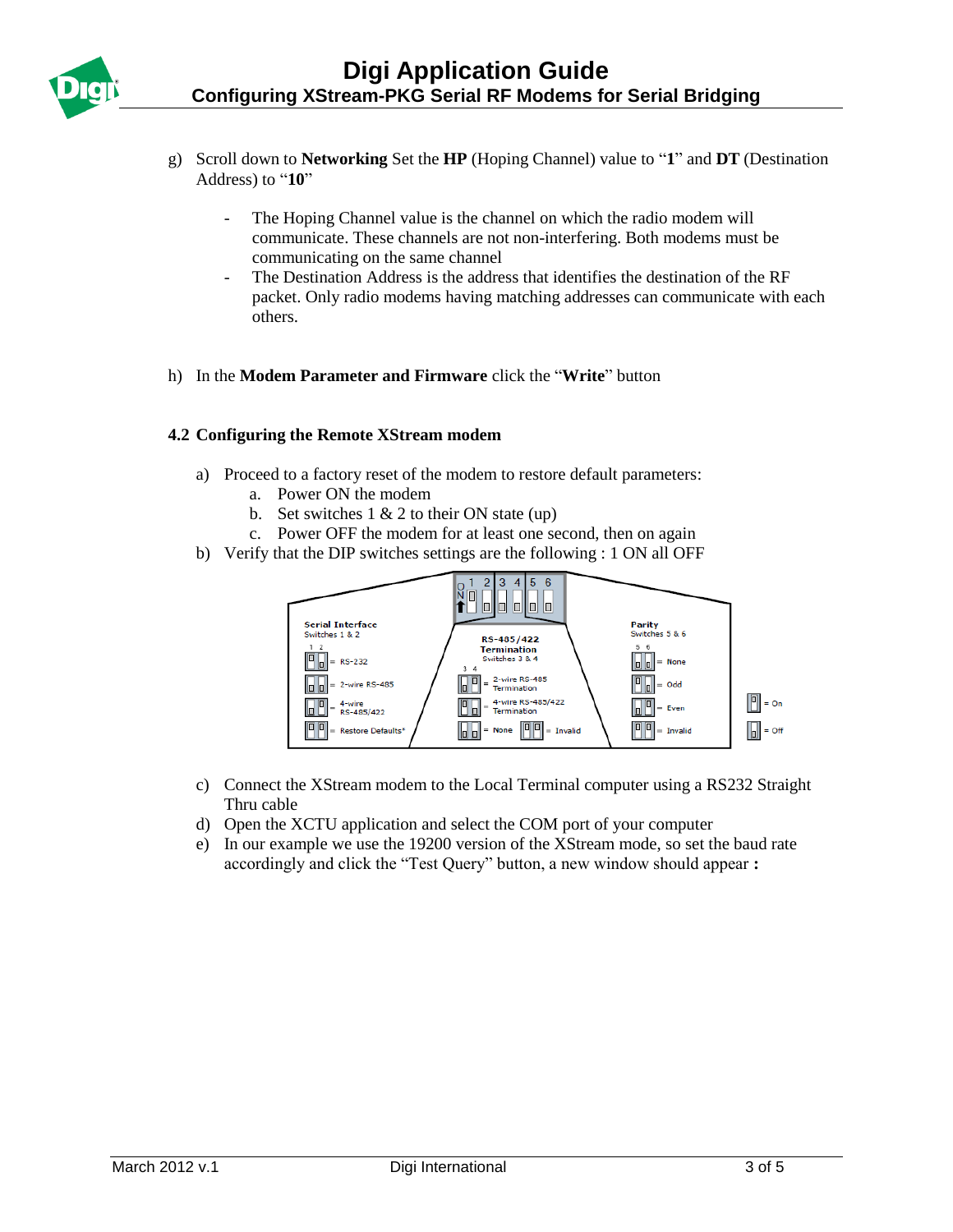

|                                                  | <b>电</b> x-cTU                                                                                                                                                                                                                                                                                           | $\boxtimes$<br>$\Box$<br>$\equiv$                                                     |
|--------------------------------------------------|----------------------------------------------------------------------------------------------------------------------------------------------------------------------------------------------------------------------------------------------------------------------------------------------------------|---------------------------------------------------------------------------------------|
|                                                  | About<br>PC Settings   Range Test   Terminal   Modem Configuration  <br>Com Port Setup                                                                                                                                                                                                                   |                                                                                       |
|                                                  | Com test / Query Modem<br>Baud                                                                                                                                                                                                                                                                           | 19200                                                                                 |
| Modem type = X24-019<br>Serial Number = CC316D0A | Communication with modemOK<br>Flow Control<br>Modem firmware version = 42B5<br>Data Bits<br>Parity<br>Stop Bits                                                                                                                                                                                          | NONE<br>8<br>$\overline{\phantom{0}}$<br>$\overline{\phantom{a}}$<br><b>NONE</b><br>1 |
|                                                  | <b>OK</b><br>Retry                                                                                                                                                                                                                                                                                       | Test / Query                                                                          |
|                                                  | Host Setup   User Com Ports   Network Interface<br><b>API</b><br>Reponse Timeout<br>Fnable API<br>Timeout<br>$\Box$ Use escape characters (ATAP = 2)<br>-AT command Setup<br>ASCII<br>Hex<br>2B<br>÷<br>Command Character (CC)<br>1000<br>Guard Time Before (BT)<br>Modem Flash Update<br>No baud change | 1000                                                                                  |

f) Communication with the modem is OK, click on the "**Modem Configuration**" tab